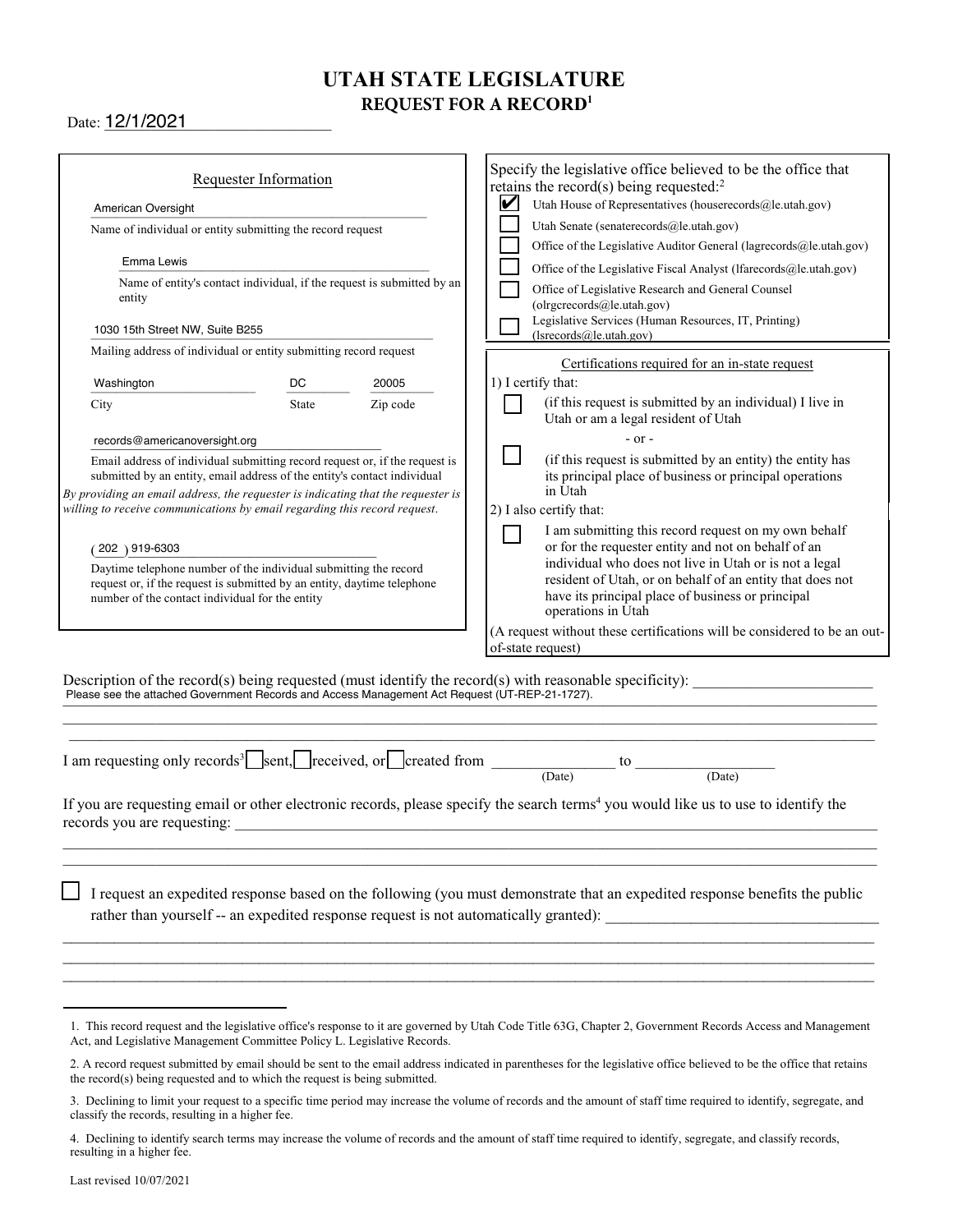



# **VIA EMAIL**

Phalin Flowers Administrative Assistant Utah House of Representatives 350 North State St., Ste. 350 Salt Lake City, UT 84114 pflowers@le.utah.gov houserecords@le.utah.gov

### **Re: Government Records and Access Management Act Request**

Dear Records Custodian:

Pursuant to the Utah Government Records Access and Management Act (GRAMA), Utah Code  $\S$  63G-2-101 et seq., American Oversight makes the following request for records.

# **Requested Records**

American Oversight requests that your office produce the following records within ten business days:

All email communications (including emails, email attachments, complete email chains, calendar invitations, and calendar invitation attachments) and text messages or messages on messaging platforms (such as Slack, GChat or Google Hangouts, Lync, Skype, Twitter direct messages, Facebook messages, WhatsApp, Signal, Telegram, or Parler) between Representative Phillip Lyman and the external individuals listed below (including but not limited to communications from the email address or domain specified below).

Please provide all responsive records from June 1, 2020 through the date the search is conducted.

Specified Parties:

- 1. Mike Lindell
- 2. Former Wisconsin Supreme Court justice Michael Gableman (mgableman@yahoo.com or wispecialcounsel@gmail.com)
- 3. Sidney Powell, and/or anyone communicating on behalf of Sidney Powell, P.C. (federalappeals.com)
- 4. Former National Security Advisor Mike Flynn (@generalflynn.com), Joseph Flynn, or anyone communicating on behalf of America's Future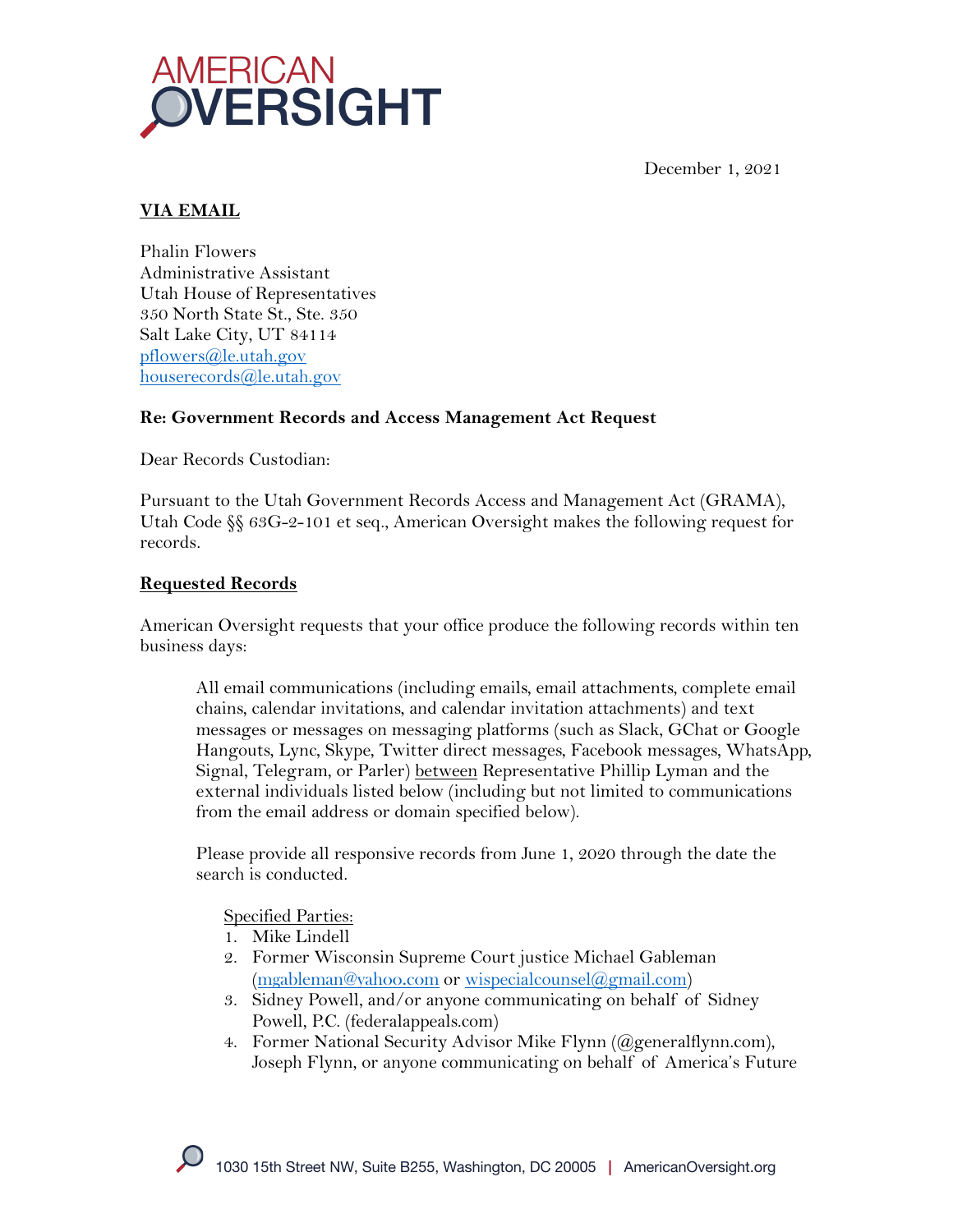- 5. Rudolph Giuliani, and/or anyone communicating on his behalf (such as Jo Ann Zafonte, Christianne Allen, Beau Wagner (@giulianisecurity.com, giulianipartners.com, gdcillc.com)
- 6. Cleta Mitchell (cleta@cletamitchell.com, cmitchell@foley.com, or @bradleyfdn.org)
- 7. Thomas Datwyler (tcdatwyler@gmail.com), or anyone communicating on behalf of the American Voting Rights Foundation
- 8. Phill Kline (phillklineva@gmail.com), Jacqueline Timmer, or anyone communicating on behalf of the American Voter's Alliance  $(Qgot$ freedom.org)
- 9. Jenna Ellis, and/or anyone communicating on behalf of Liberty University's Falkirk Center (@falkirkcenter.com) or the Thomas More Society (@thomasmoresociety.org) or the American Greatness Fund (@americangreatnessfund.com)
- 10. Corey Lewandowski
- 11. Earl Eugene Kern, and/or anyone communicating on behalf of Wake Technology Services, Inc. (@waketsi.com)
- 12. Ben Cotton, and/or anyone communicating on behalf of CyFir  $(Qcylir.com)$
- 13. Heather Honey, and/or anyone communicating on behalf of Haystack Investigations (@haystackinvestigations.com)
- 14. Doug Logan, and/or anyone communicating on behalf of Cyber Ninjas (@cyberninjas.com)
- 15. Colonel Phil Waldron (phil@onewarrior.com, JWRLLC@gmail.com, or p@bonfiresearch.org), Russell Ramsland (ryuks9sq@alliedspecialops.us), James Keet Lewis III (keet@jkeetlewis.com) and/or anyone communicating on behalf of Allied Security Operations Group  $(Qallied specialops.us)$
- 16. Jovan Hutton Pulitzer (jovanhuttonpulitzer@gmail.com)
- 17. Patrick Byrne or anyone communicating on behalf of the America Project (@americaproject.com)
- 18. Matthew DePerno or anyone communicating on behalf of the DePerno Law Office (@depernolaw.com)
- 19. Catherine Engelbrecht or anyone communicating on behalf of True the Vote (@truethevote.org)
- 20. John Eastman (jeastman@claremont.org, @attorneyeastman.com)
- 21. Lin Wood, including (lwood@fightback.law)
- 22. Shiva Ayyadurai (vashiva@vashiva.com)
- 23. Hogan Gidley, Ken Blackwell (kennethblackwell693@gmail.com) or anyone communicating on behalf of the America First Policy Institute (@americafirstpolicy.com)
- 24. Barry Farah (barry@barryfarah.com)
- 25. Douglas Frank (drdouglasfrank@protonmail.com)
- 26. Former Utah Representative Steve Christiansen
- 27. Ron Watkins

#### **Fee Waiver Request**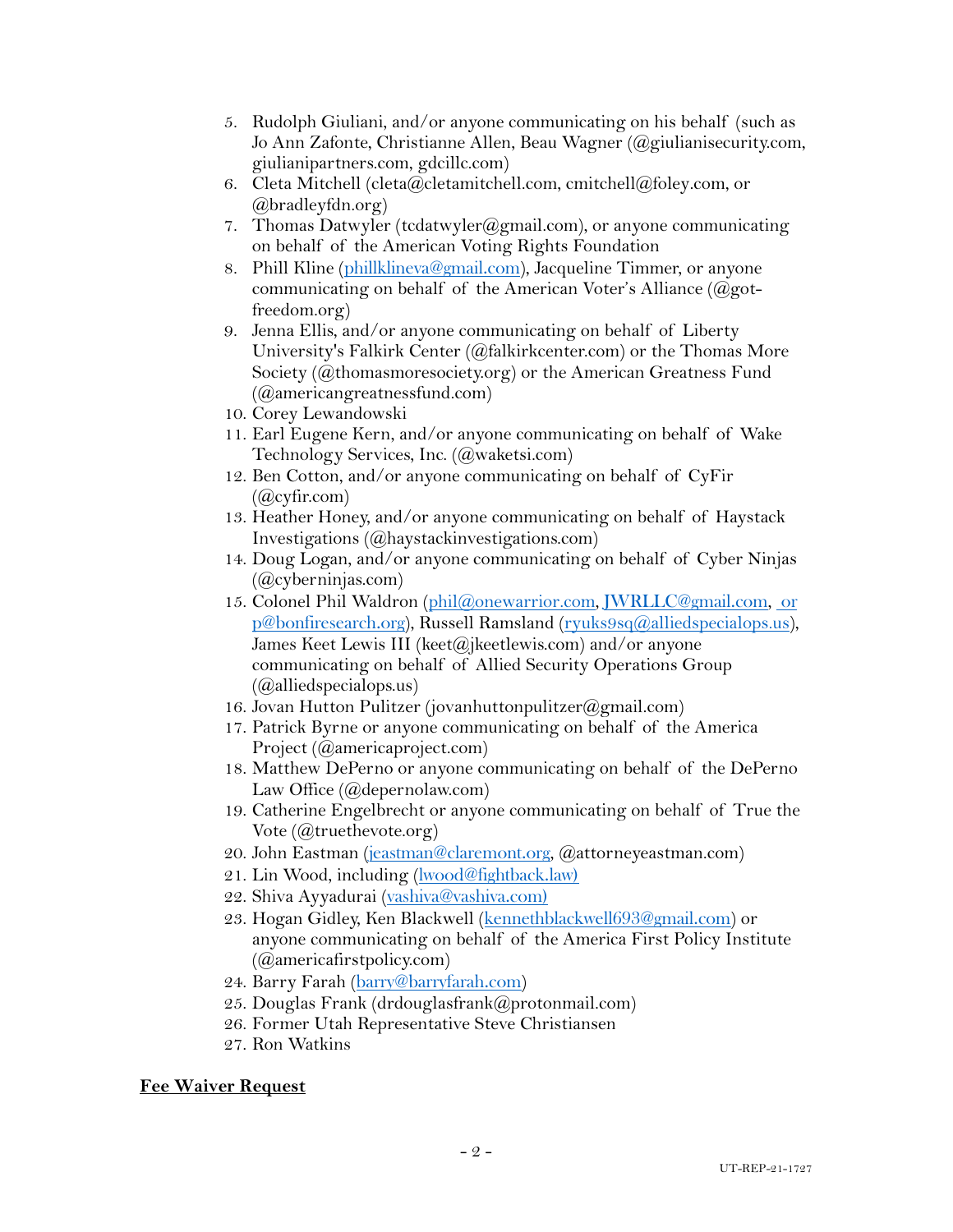In accordance with Utah Code  $663G-2-203(4)(a)$ , American Oversight requests a waiver of fees associated with processing this request for records. Disclosure of the requested information will primarily benefit the public rather than a person, because the requested records will likely contribute to a better understanding of relevant government procedures by the general public in a significant way. Moreover, the request is primarily and fundamentally for non-commercial purposes.

American Oversight requests a waiver of fees because disclosure of the requested information primarily benefits the public rather than a person.<sup>1</sup> The public has a significant interest in communications Representative Lyman may be having with external individuals or entities associated with promoting the "big lie" that the 2020 presidential election was "stolen."2 Records with the potential to shed light on this matter would contribute significantly to public understanding of operations of the government, whether and to what extent Representative Lyman has been communicating with external individuals and entities associated with promoting the "big lie." American Oversight is committed to transparency and makes the responses agencies provide to public records requests publicly available, and the public's understanding of the government's activities would be enhanced through American Oversight's analysis and publication of these records.

Furthermore, this request is not for American Oversight's personal or financial interest. As described above, this request is primarily and fundamentally made for the purpose of educating the public and is not made for any commercial purposes. As a  $501(c)(3)$ nonprofit, American Oversight does not have a commercial purpose and the release of the information requested is not in American Oversight's financial interest. American Oversight's mission is to promote transparency in government, to educate the public about government activities, and to ensure the accountability of government officials. American Oversight uses the information gathered, and its analysis of it, to educate the public through reports, press releases, or other media. American Oversight also makes materials it gathers available on its public website and promotes their availability on social media platforms, such as Facebook and Twitter.<sup>3</sup>

American Oversight has also demonstrated its commitment to the public disclosure of documents and creation of editorial content through regular substantive analyses posted to its website.4 Examples reflecting this commitment to the public disclosure of documents and the creation of editorial content include the posting of records and analysis related to the organization's investigations into misconduct and corruption in

<sup>&</sup>lt;sup>1</sup> Utah Code  $$63G-2-203(4)(a).$ 

<sup>2</sup> *See e.g.*, Bryan Schott, *COVID Denial, Communism and QAnon. Conspiracy Theory-Fueled Conference Hits Salt Lake City,* Salt Lake City Trib., (Oct. 22, 2021, 10:01 PM) https://www.sltrib.com/news/politics/2021/10/22/covid-denial-communism/

<sup>3</sup> American Oversight currently has approximately 15,600 page likes on Facebook and 109,100 followers on Twitter. American Oversight, Facebook,

https://www.facebook.com/weareoversight/ (last visited Nov. 17, 2021); American Oversight (@weareoversight), Twitter, https://twitter.com/weareoversight (last visited Nov. 17, 2021).

<sup>4</sup> *See generally News*, American Oversight, https://www.americanoversight.org/blog.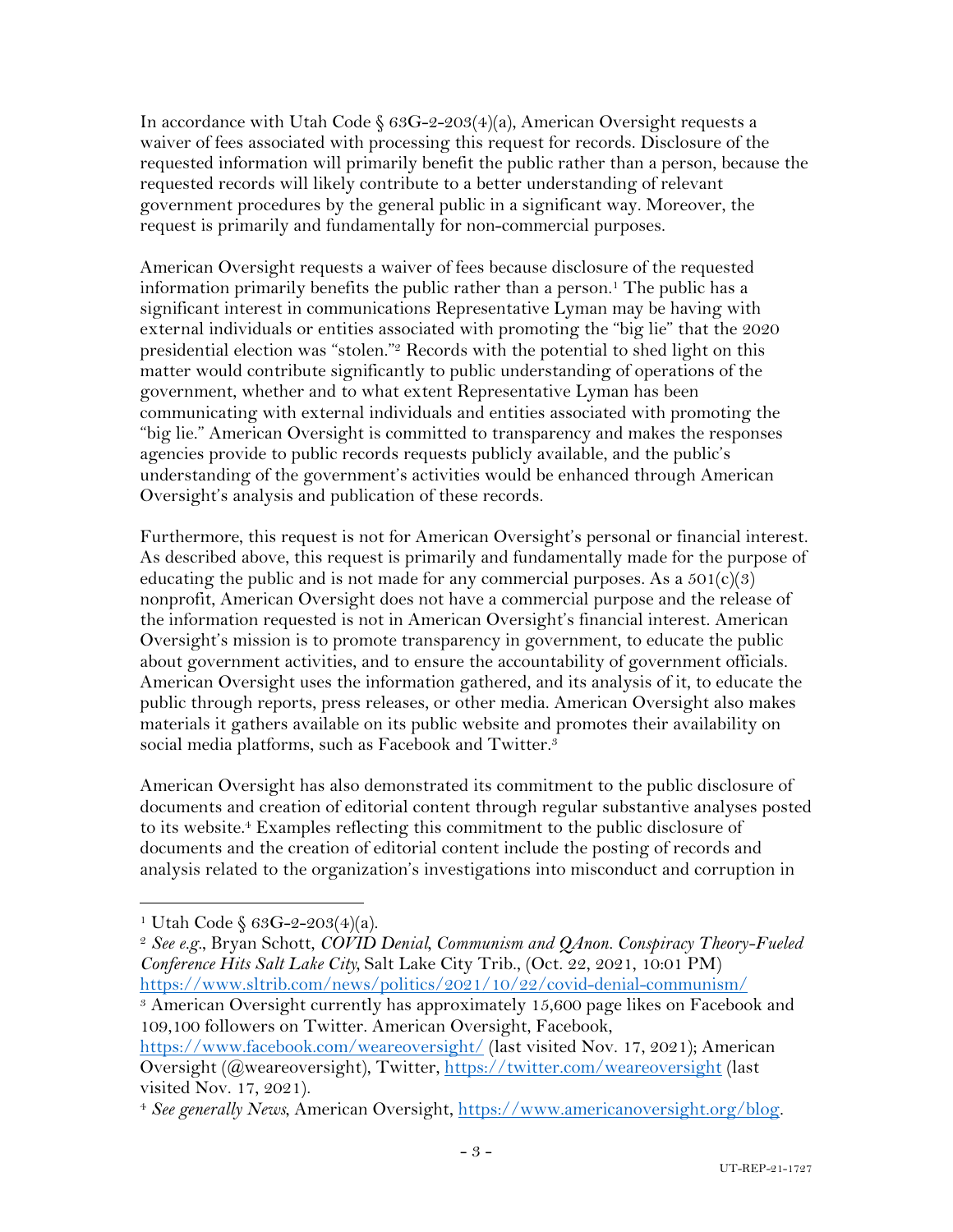state governments;<sup>5</sup> posting records and analysis of federal and state governments' responses to the Coronavirus pandemic;6 posting records received as part of American Oversight's "Audit the Wall" project to gather and analyze information related to the Trump administration's proposed construction of a barrier along the U.S.-Mexico border, and analyses of what those records reveal;7 and the posting of records related to an ethics waiver received by a senior Department of Justice attorney and an analysis of what those records demonstrated regarding the Department's process for issuing such waivers.<sup>8</sup>

Accordingly, American Oversight qualifies for a fee waiver.

#### **Guidance Regarding the Search & Processing of Requested Records**

In connection with its request for records, American Oversight provides the following guidance regarding the scope of the records sought and the search and processing of records:

<sup>5</sup> *See generally State Investigations*, American Oversight,

https://www.americanoversight.org/states; *see, e.g.*, *State Government Contacts with Voting-Restriction Activists,* American Oversight,

https://www.americanoversight.org/investigation/state-government-contacts-withvoting-restriction-activists; *Georgia's Voting Machines and Election Security*, American Oversight, https://www.americanoversight.org/investigation/georgias-voting-

machines-and-election-security. 6 *See, e.g.*, *The Trump Administration's Response to Coronavirus*, American Oversight, https://www.americanoversight.org/investigation/the-trump-administrations-

response-to-coronavirus; *Tulsa Health Officials Initially Estimated Trump Rally Would Directly Lead to 2 to 9 Deaths*, American Oversight,

https://www.americanoversight.org/tulsa-health-officials-initially-estimated-trumprally-would-directly-lead-to-2-to-9-deaths; *Wisconsin Documents Offer Window into Early Uncertainty over COVID-19*, American Oversight,

https://www.americanoversight.org/wisconsin-documents-offer-window-into-earlyuncertainty-over-covid-19; *In the Documents: Florida Health Department Efforts to Suppress Release of Coronavirus Records*, American Oversight,

https://www.americanoversight.org/in-the-documents-florida-health-departmentefforts-to-suppress-release-of-coronavirus-records. 7 *See generally Audit the Wall*, American Oversight,

https://www.americanoversight.org/investigation/audit-the-wall; *see, e.g.*, *Border Wall Investigation Report: No Plans, No Funding, No Timeline, No Wall*, American Oversight, https://www.americanoversight.org/border-wall-investigation-report-no-plans-nofunding-no-timeline-no-wall. 8 *DOJ Records Relating to Solicitor General Noel Francisco's Recusal*, American Oversight,

https://www.americanoversight.org/document/doj-civil-division-response-noelfrancisco-compliance; *Francisco & the Travel Ban: What We Learned from the DOJ Documents*, American Oversight, https://www.americanoversight.org/francisco-thetravel-ban-what-we-learned-from-the-doj-documents.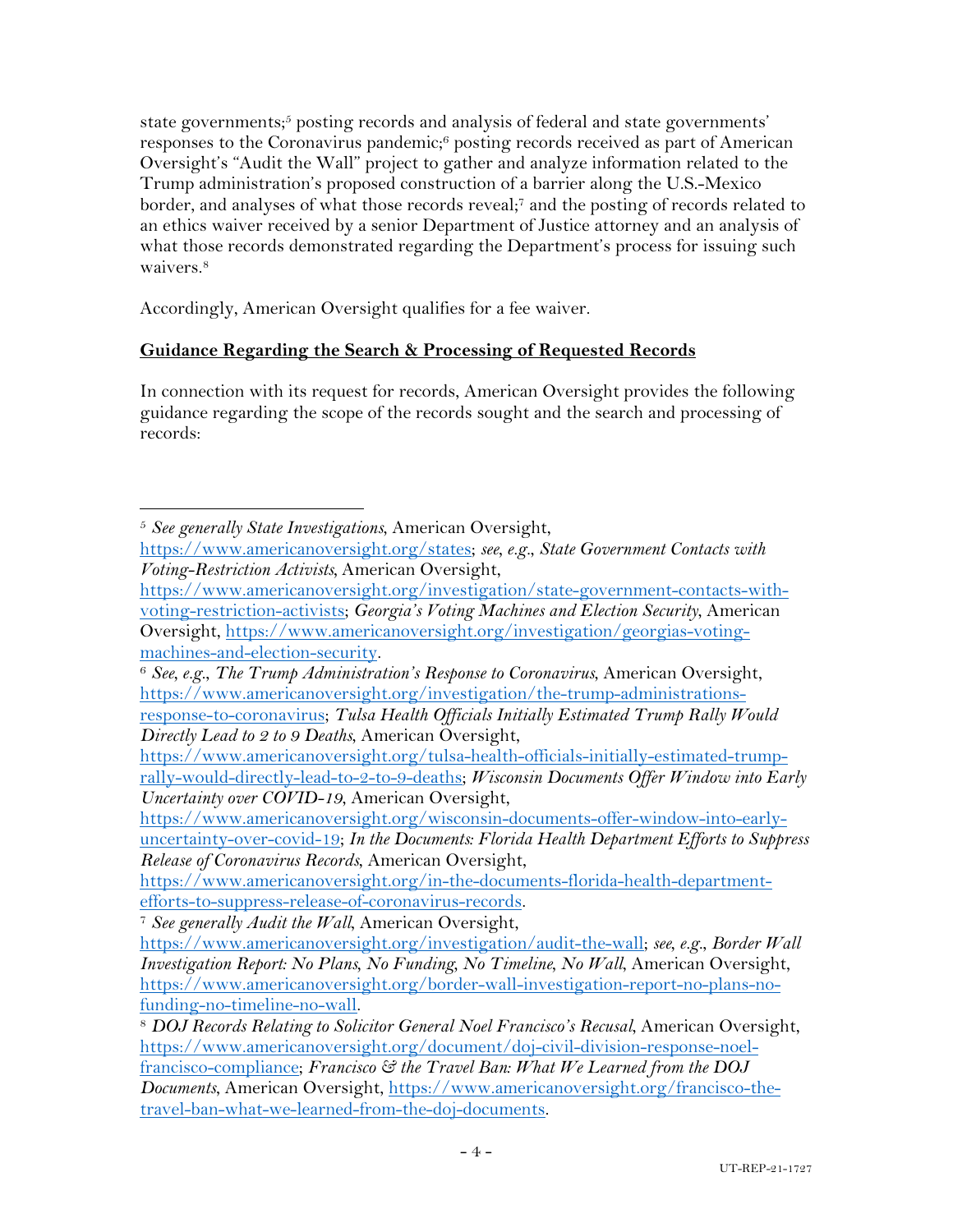- Please search all locations and systems likely to have responsive records, regardless of format, medium, or physical characteristics.
- Our request for records includes any attachments to those records or other materials enclosed with those records when they were previously transmitted. To the extent that an email is responsive to our request, our request includes all prior messages sent or received in that email chain, as well as any attachments to the email.
- Please search all relevant records or systems containing records regarding agency business. Do not exclude records regarding agency business contained in files, email accounts, or devices in the personal custody of your officials, such as personal email accounts or text messages.
- In the event some portions of the requested records are properly exempt from disclosure, please disclose any reasonably segregable non-exempt portions of the requested records. If a request is denied in whole, please state specifically why it is not reasonable to segregate portions of the record for release.
- Please take appropriate steps to ensure that records responsive to this request are not deleted by the agency before the completion of processing for this request. If records potentially responsive to this request are likely to be located on systems where they are subject to potential deletion, including on a scheduled basis, please take steps to prevent that deletion, including, as appropriate, by instituting a litigation hold on those records.

#### **Conclusion**

If you have any questions regarding how to construe this request for records or believe that further discussions regarding search and processing would facilitate a more efficient production of records of interest to American Oversight, please do not hesitate to contact American Oversight to discuss this request. American Oversight welcomes an opportunity to discuss its request with you before you undertake your search or incur search or duplication costs. By working together at the outset, American Oversight and your agency can decrease the likelihood of costly and time-consuming litigation in the future.

Where possible, please provide responsive material in an electronic format by email. Alternatively, please provide responsive material in native format or in PDF format on a USB drive. Please send any responsive material being sent by mail to American Oversight, 1030 15th Street NW, Suite B255, Washington, DC 20005. If it will accelerate release of responsive records to American Oversight, please also provide responsive material on a rolling basis.

We share a common mission to promote transparency in government. American Oversight looks forward to working with your agency on this request. If you do not understand any part of this request, please contact Emma Lewis at records@americanoversight.org or (202) 919-6303. Also, if American Oversight's